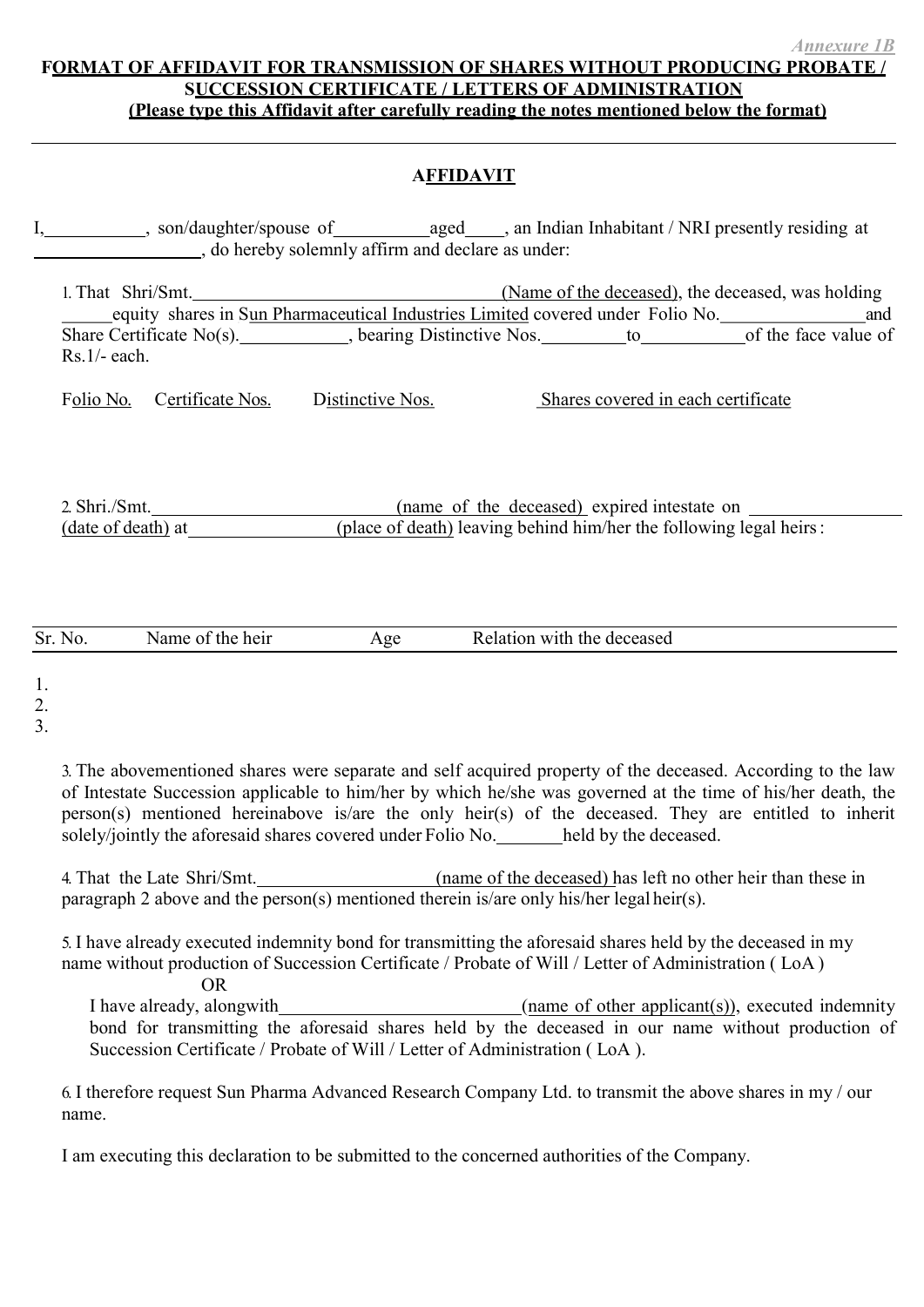## **VERIFICATION**

I hereby state that whatever is stated herein above are true to the best of my knowledge.

Solemnly affirmed at 1997 (1998)

On this day of 20... ) (Signature of the Applicant/s)

Deponent

Identified by me Before Me

Advocate S.E.O./ Oaths Commissioner/Notary